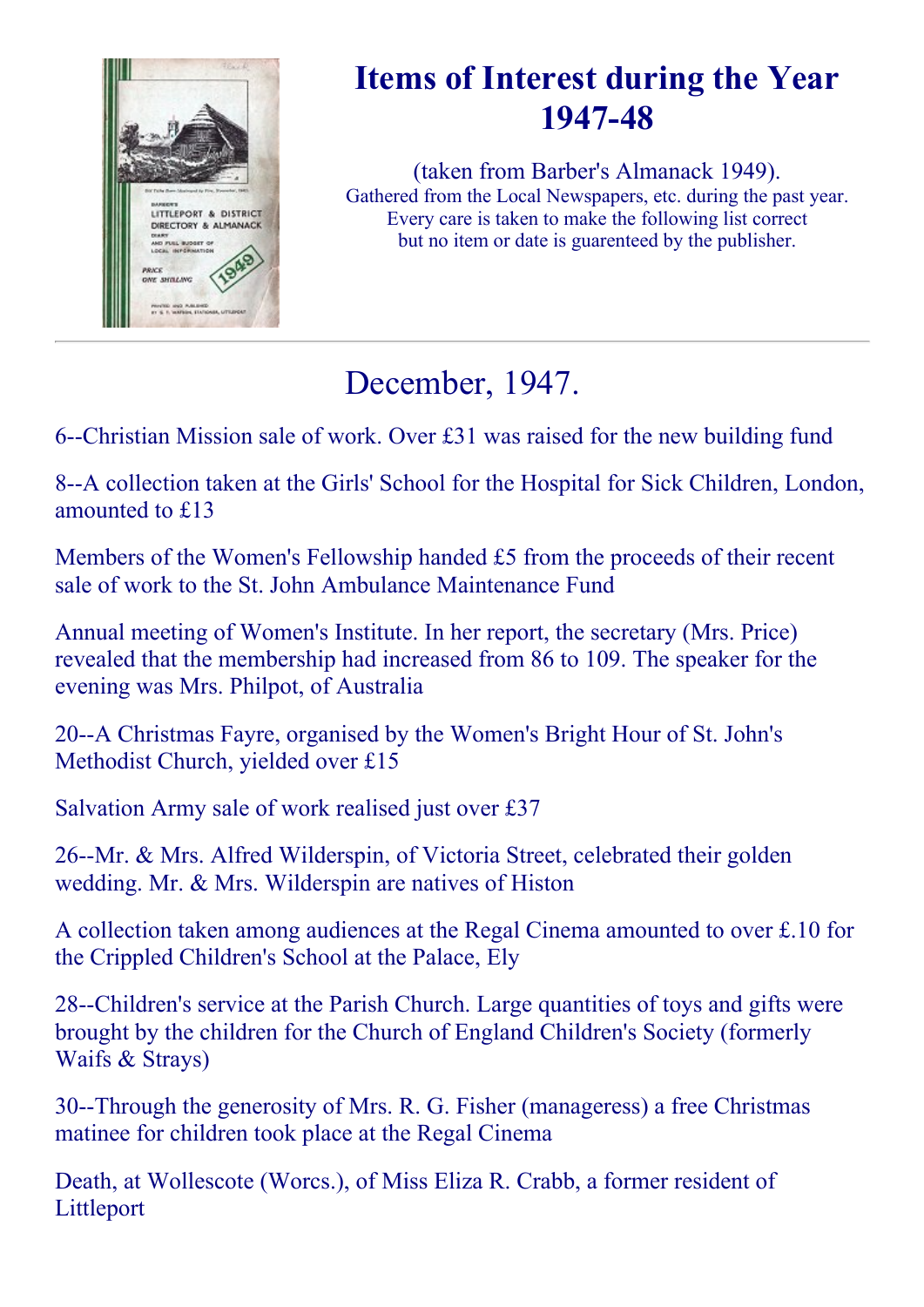31--Annual Y.M.C.A. Youth Club Party. About 120 young people attended. Mr. R. Shelton, Club Leader, was presented with a leather writing case from the members in appreciation of the work he had carried out during the year.

Rev. T. G. Rogers, M.A., son of the late Rev. F. E. Rogers, a former Littleport vicar, appointed an honorary Canon of Sheffield Cathedral

Engagement announced between Mr. Keith Hobbs, of Ely, and Miss Esme Butcher, youngest daughter of Mr. & Mrs. J. E. Butcher, of Wisbech Road, Littleport

### January, 1948.

2--Children at St. Matthew's entertained to a wonderful tea party in the Institute. £33 had been raised to make the party a memorable One

**!!!** 3--In the course of ploughing operations on land adjoining Whitehouse Road (part of the Luddington Estates) a skeleton was unearthed. It is believed to be the remains of a man of the Bronze Age

Marriage, at All Saints' Church, Hilgay, of Mr. Ronald Murfitt, son of Mr. & Mrs. W. Murfitt, of 83, Wisbech Road, Littleport, and Miss Doris Butcher, of Hilgay

47 primary scholars attended the Christian Mission Sunday School party

5--Meeting of the Executive Committee of the Isle of Ely Farmers' Union held at March. Mr. E. Mortimer Rose succeeded Ald. L. Childs to the chair

7--Christian Mission Sunday School party (senior section) was attended by 97 scholars. After tea parents and guests, including members of the P.O.W. Camp, Ely, assembled for games

11-Service of dedication of the new ambulance of the Littleport St. John Ambulance Brigade held at the Parish Church. The ambulance was dedicated by the Dean of Ely (Very Rev. L. E. Blackburne)

12--Women's Institute monthly meeting. Three new members—Mrs. Pope, Mrs. Harwood and Miss Pope—were welcomed

16--Annual Mothers' Union party. The new piano was unveiled by the Vicar (Rev. J. K. Cecil Payne). Members of the Sewing Guild were responsible for the purchase of the instrument which was bought from the proceeds of their Christmas Sale

Mr. R. Fielden, of the Research Department at the Conservative Central Office, addressed a meeting of Littleport Young Conservatives, His subject was " The Party System "

Miss Margaret Howard, eldest daughter of Mr. & Mrs. C. Howard, of Burnt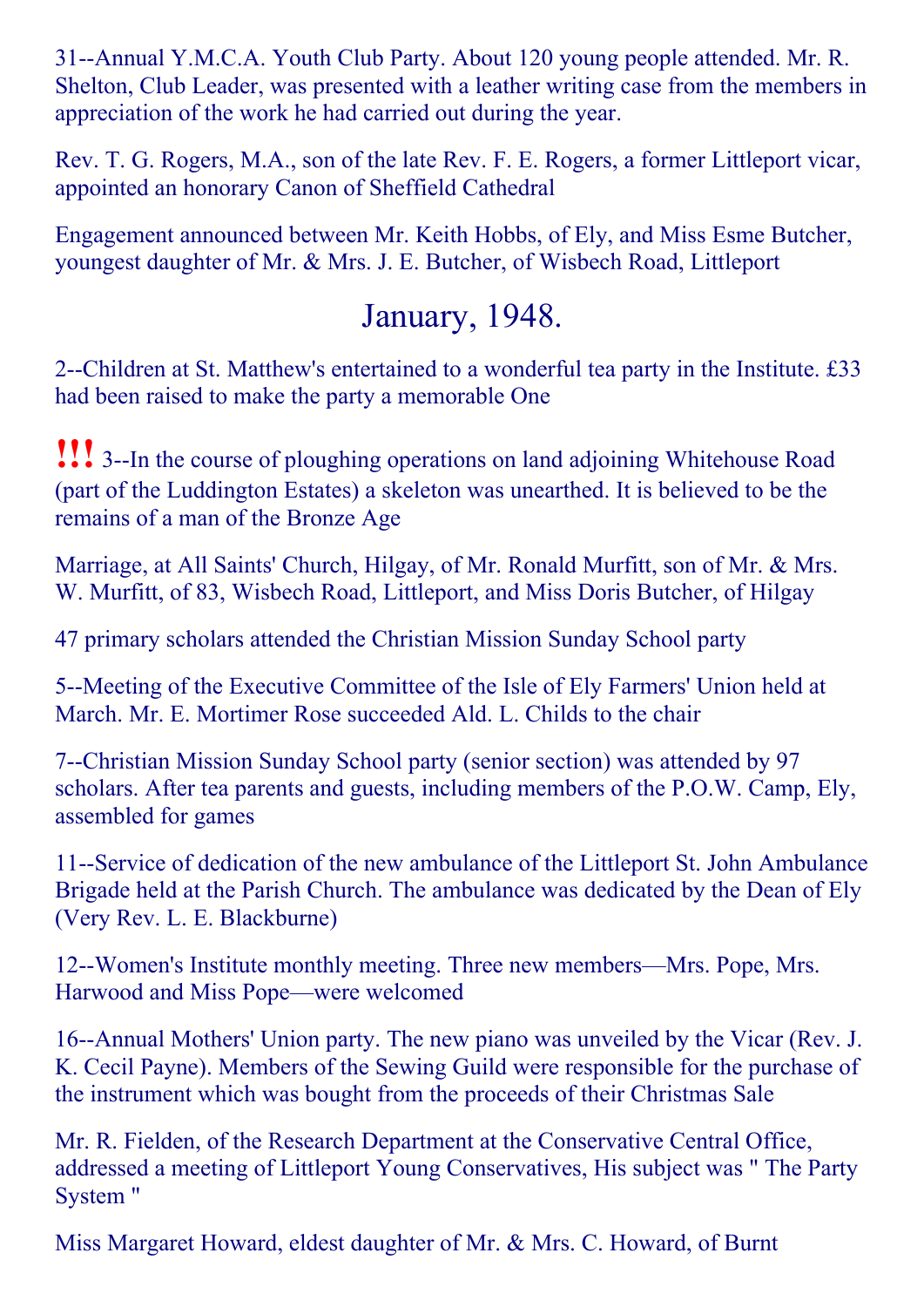Chimney Drove, Littleport, gained the distinction of being the first holder of the ''Alan Atterbury " Cup, which is to be awarded each year to the best student nurse at King's Lynn Hospital

20--Marriage, at Lubeck, Germany, of Sgt. William Jones, 10th Royal Hussars, of Connah's Quay, N. Wales, and Miss Freda Mary Doreen Allen, eldest daughter of Mr. & Mrs. J. W. Allen, of Black Horse Drove

22--Parish Church choirboys entertained to tea at the Vicarage. Later, through the kindness of Mrs. Fisher, they visited the Regal Cinema to see " Black Beauty "

St. Crispin's Sunday School annual party. A delicious tea was enjoyed by nearly 40 children

28--The new clerk (Mr. A. S. Harlock) welcomed at meeting of the Parish Council. Mr. Heber G. Martin, the former clerk, was elected to fill the vacancy on the Council caused by the death of the late Mr. Albert Wright

30--Retirement, after more than 39 years as assistant teacher at St. James' School, Burnt Fen, of Miss A. Laycock. Miss Laycock formerly resided at Littleport

30--It was revealed that National Savings contributions of the employees of Messrs. Hope Brothers' shirt factory amounted to a little over £560 during the past year

31--Marriage of Mr. Anthony Beard, of Burton-on-Trent, and Miss Joan Smith, of Littleport

### February.

1--Salvation Army—To mark the 60th anniversary of the Corps, the services were conducted by Major Leslie Drummon, a former commanding officer

**!!!** Meeting in mid-air. Two English ladies crossing on the Pan-American, Airways' route from San Francisco to Sydney (Australia) started up a conversation and to their astonishment discovered that their. " globe-trotting " had originated from the same starting point— Littleport ! They identified themselves as Mrs. K. A. Clifton, sister of Miss A. Benton, of " Wood Fen Corner," Littleport, and Mrs. M. E. Mitchell, mother of Mrs. R. Eastwood, of Lynn Road, Littleport

5--To mark his retirement after 14 years service to the British Legion Band, during which time he trained the members to a prize- winning standard, Mr. Rayner Dent, former Bandmaster, was presented with a handsome barometer

**!!!** 7--A party given by husbands of Women's Fellowship members, who had enjoyed themselves so much at a recent party given by the ladies, was a great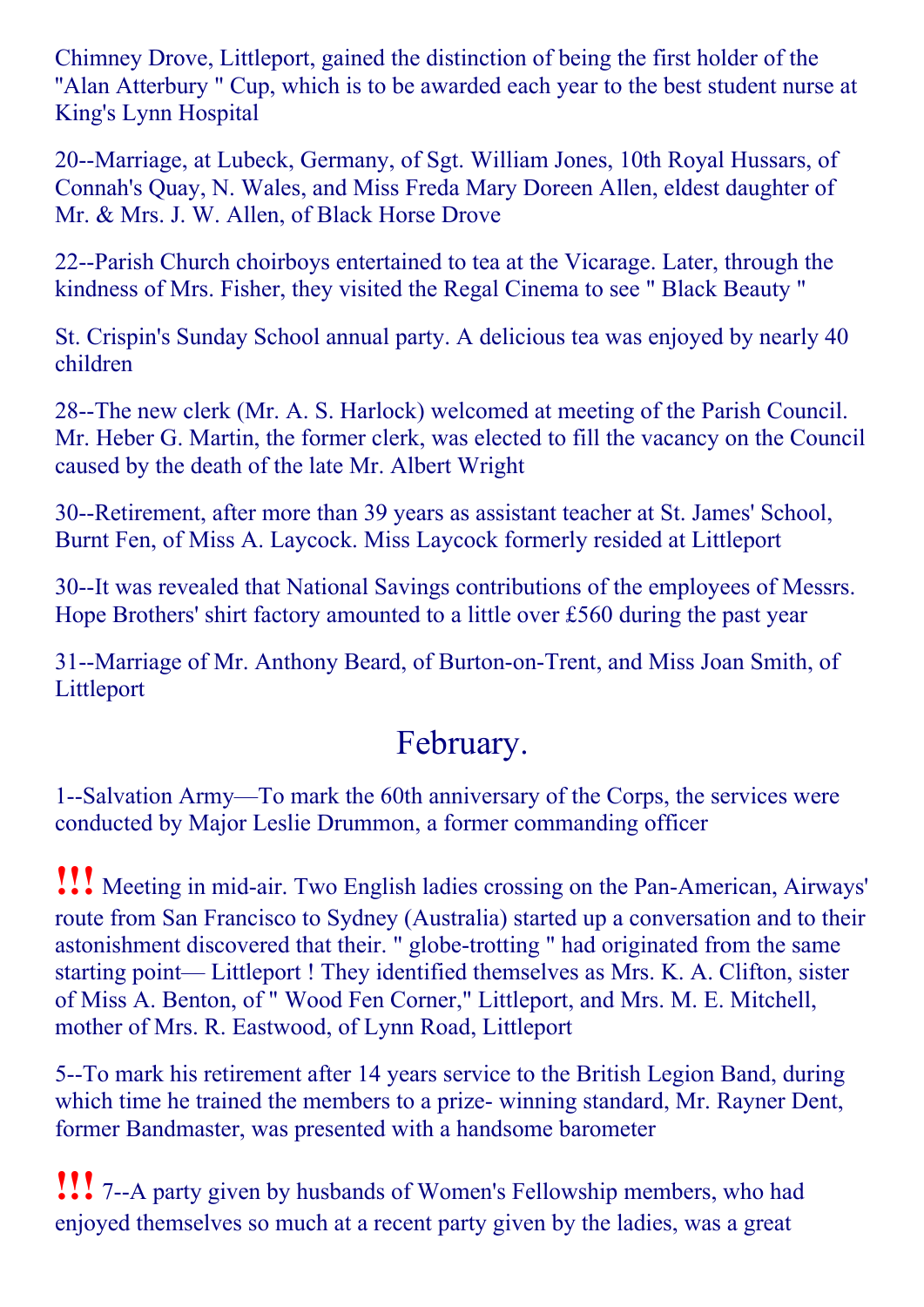success. The process of washing-up was carried out. by the hosts without a single mishap

9--100 members of the Women's Institute made merry at their annual' party. During the evening Mrs. Crabb, of Ely Road, was presented with a parcel of groceries, given by Mrs. H. Benton, for being the oldest member of the W.I. present. Mrs. Laws and Mrs. Feetham were runners-up

10--Bellringers and members of the Parish Church choir were entertained to supper by the Vicar and Mrs. Payne

13--Engagement announced between Mr. C. W. Thornhill, younger son of Mr. R. E. Thornhill, of Victoria Street, Littleport, and Miss Sylvia Brown, of Southery

Annual party of the local B.R.C.S. Detachment and Cadet Union. Pamela Easy received a prize for putting in most attendances during the past year

16--Annual meeting of Littleport Women's Conservative Association, Steady progress and a satisfactory balance in hand was reported to a large attendance

Mr Joseph "H. Martin appointed a member of the permanent Agricultural Executive Committee by the Minister of Agriculture

**!!!** 18--Representatives of drainage authorities from a wide area of the Fens gathered in the Littleport and Downham Drainage District's Ten Mile River pumping station near Hilgay to see. a new £8,000 diesel engine set in motion by the Deputy Chief Engineer of the Ministry of Agriculture, Land Drainage Division. The engine has a lifting capacity of 150 tons of water per minute

20--Prompt action by the Littleport formation of the N.F.S. averted a serious fire at the printing works of Mr. G. T. Watson, of Victoria St. Although the siren was found to be defective Section Leader Barnes quickly collected a crew and the blaze was soon extinguished

21--At the opening show of the Ely  $&$  District Rabbit Club the best Rex Ermine was shown by P. King, of Littleport. Other local prize winners were H. G. Taylor and J. W. Mears

29--Over 40 volunteers attended a session of blood donors at the Girls' School

### March.

1--Annual meeting of " Hereward " Lodge of Odd Fellows. Bro. J. Atkins paid tribute to the honour bestowed on the Lodge in the appointment of Bro. H. Stimpson as Provincial Grand Master of the Wisbech District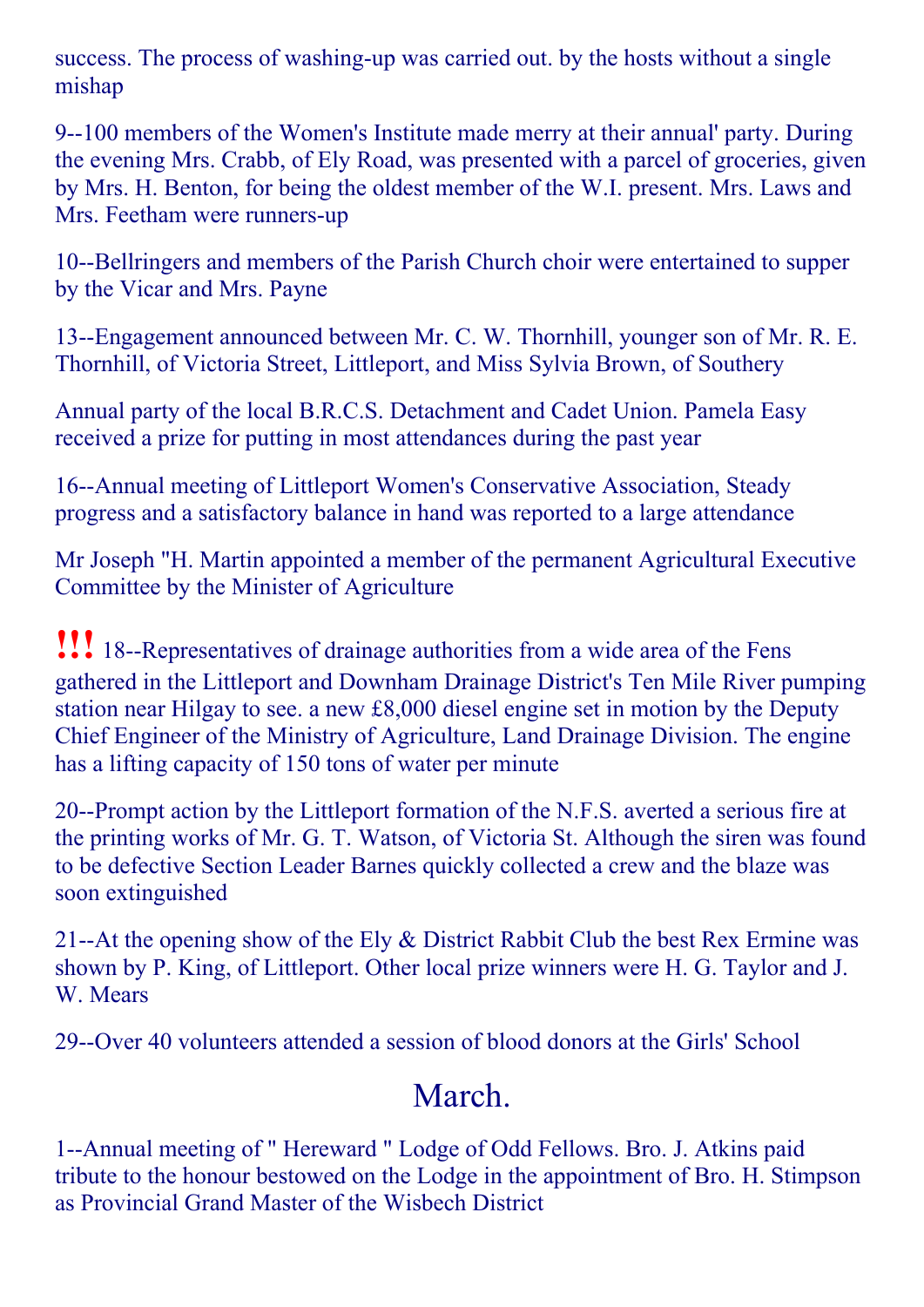3--Meeting of Ely R.D.C. Councillor B. G. Wright was appointed a governor of Soham Grammar School in place of his father, the late Councillor A. Wright

4--Billiards—Mond Cup, Final. Wisbech Legion defeated Littleport Legion "A." Scores—Wisbech 1,199, Littleport 878

5--Billiards—Riley Junior Cup, Final. Littleport Legion " B " defeated March United Services, 821—806

7--Mothering Sunday—The Vicar of Wilburton (Rev. H. M. Boswell) addressed mothers and children at the Parish Church

8--Women's Inst. "Member's Night." Mr. Barrow, of the N.S.P.C.C., was the special speaker for the evening

10--A barn and straw stack at Mildenhall Road, belonging to Mr. Percy Murfitt of City Road, destroyed by fire.

12--It was revealed that a bring-and-buy sale organised by the local Nursing Association to raise funds for the Jubilee Appeal of the Queen's Institute realised over £56

14--Band concert—A packed audience enjoyed a programme of " Family Favourites " given by the Legion Band at the Constitutional Hall

17—S.J.A.B. cadets inspected by the County Cadet Officer (Mrs. A. Ettridge). A Home Nursing Certificate was presented to Nursing Cadet Lily F. Easy and Reexamination Certificates to Ambulance Cadets David Crabb and Reginald Driver

20--Marriage, at St. John's Church, March, of Mr. Clifford Nunn, of Littleport, and Miss Vera Dorothy Plume, of March, and formerly of Ely

24--Rev. I. A. Reynolds (Vicar of Little Ouse), cycled the 29 miles to Wisbech to attend the funeral of a former Vicar of Little Ouse, the Rev. M. P. Shipman, M.A.

Mr. & Mrs. A. Green, of 42, Wisbech Road, received a parcel of food from Princess Elizabeth. The accompanying letter stated, " Many kind friends overseas sent me gifts of food at the time of my wedding. I want to distribute it as best I can and to share my good fortune with others. I therefore ask you to accept this parcel with my best wishes—Elizabeth." A similar gift from the Princess was received by Mrs. T. Jackson, of Mill Pit Furlong

25--A resolution urging the Minister of Health to sanction the building of more houses in Littleport was passed at the annual assembly of the parish in the Town Hall. Following a strong appeal by the Vicar of Little Ouse (Rev. I. A. Reynolds) a further resolution was carried asking Ely R.D.C, to include that parish in their building programme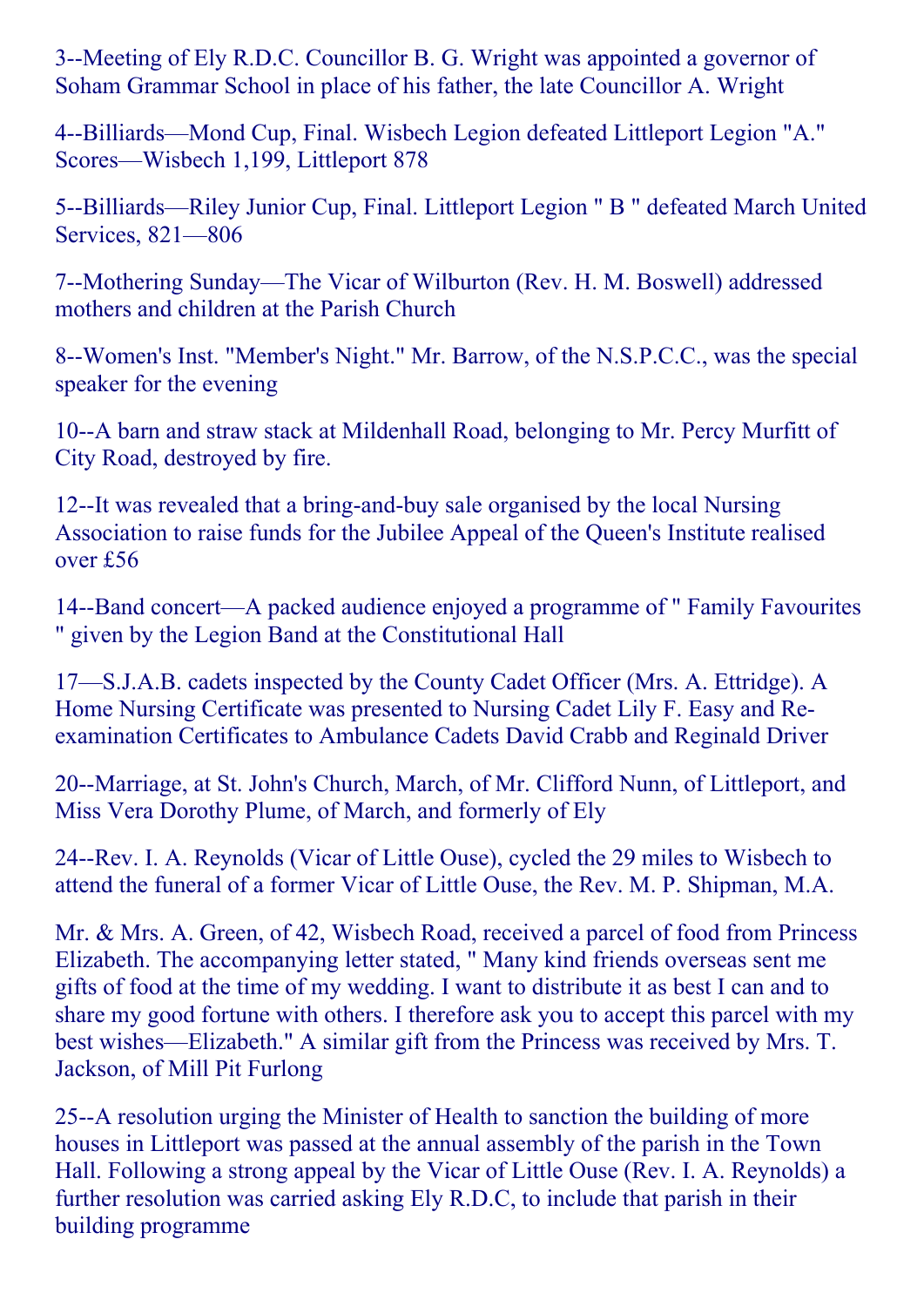Meeting of the local branch of the National Union of Tailors and Garment Workers. It was decided to make an appeal to all local workers to join the Union

27--First open members' show of the season organised by Littleport and All England Fur and Fancy Society. 105 animals were exhibited

28--Easter Day—Over 140 communicants attended the Parish Church Death, in the Princess Beatrice Hospital, Kensington, of Mrs. Ellen Dagleish, formerly of Littleport

29--Easter Monday—The British Legion Band, under conductor J. H. Hawkes, gained first prize in its section at the East Anglian Brass Bands Association's contest, held at Norwich, The Band was awarded a magnificent silver trophy—the Heacham Challenge Cup

31--National Savings "Silver Lining" target of  $£150,000$  passed by Ely Rural District. Mr. W. Goy, acting chairman of the District Savings Committee, received a congratulatory telegram from Baron Mackintosh, chairman of the National Savings **Committee** 

### April.

4--The Isle M.P. (Major E. A. H. Legge-Bourke) was the special speaker at a P.S.A. Service held in Victoria Street Methodist Church

**!!!** 9--A public inquiry concerning the Sunday opening of the Regal Cinema was held in the Constitutional Hall. Fifteen different speakers aired their views

Mrs. Ruby Ford, of 48. High Street, won no less than £518/8/3 in Vernon's football pool

12--Women's Institute monthly meeting. Mrs. R. Smith and Mrs. A. Bell, new members, were welcomed

13--Outbreak of fire at First Westmoor, Wisbech Road, on property occupied by Mr. Edward Gilbert, destroyed two buildings and their contents. Other buildings were severely damaged

14--Funeral, at Hendon, of Mrs. Hannah Jewson, second daughter of the late Mr.  $\&$ Mrs. H. Goodge, of Littleport. Mrs. Jewson was 61

18--Major Cox, of Worksop, a former Commanding Officer, conducted Salvation Army services

St. John's Methodist Church anniversary. The special preacher was the Rev. D. S. Taylor, a student of Wesley House, Cambridge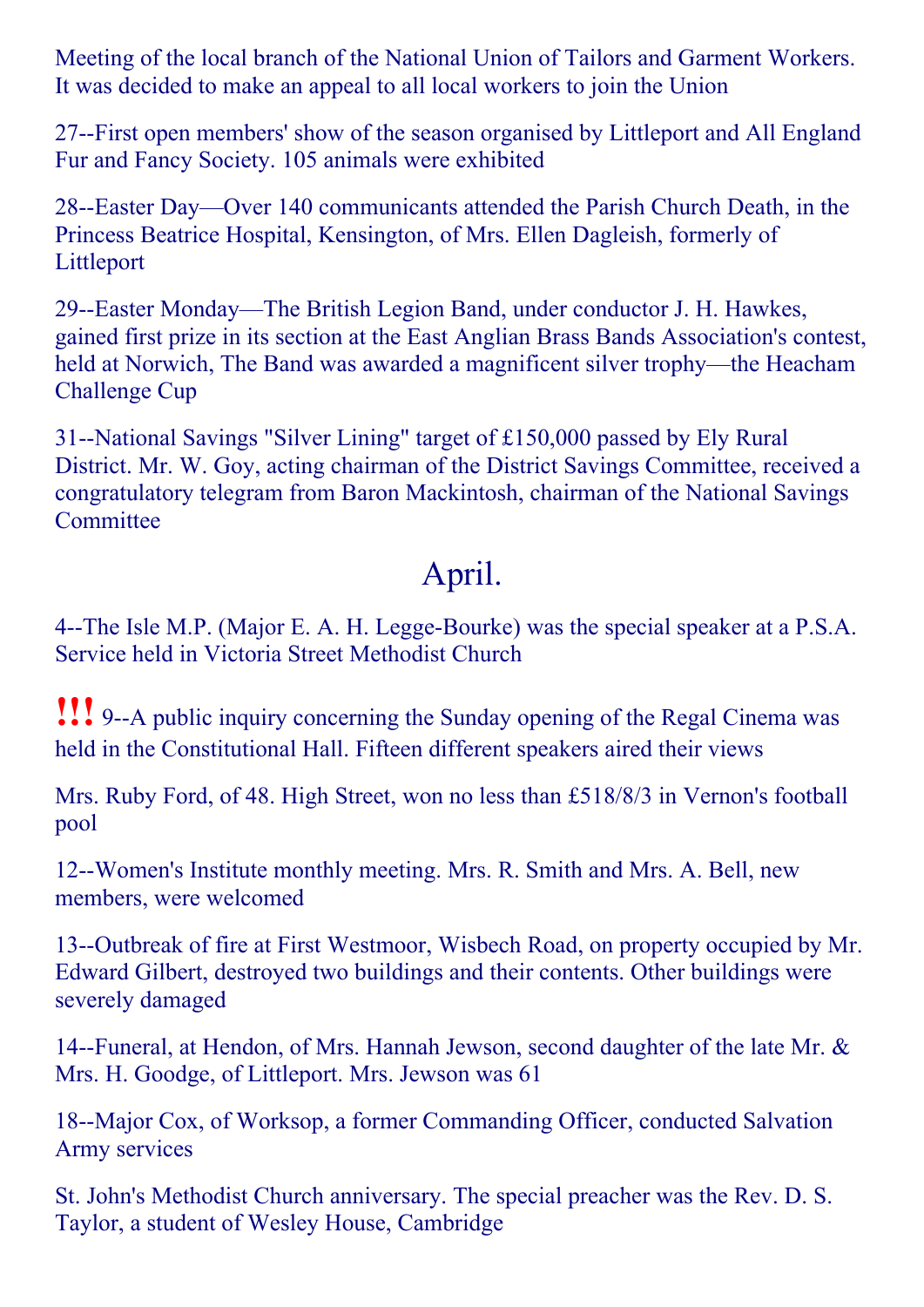19--Several rooms at "Sunnyside," the home of Mr. & Mrs. A. F. Price, of Wellington Street, damaged by fire

20--Dr. Moran paid his farewell visit to the Child Welfare Clinic, He brought with him Dr. Coggin-Brown, his successor

20--Celebrations of St. John's Methodist Church anniversary continued. Rev. Norman Tetlaw (Mildenhall) was the visiting preacher

!!! Annual meeting of Parish Council. Unilateral parking in High Street was discussed and it was decided to apply to the County Council for such parking. In reply to the resolution pressing for more houses in Littleport and district, passed at the annual meeting of the parish in March, a letter from the Ministry of Health pointed out that more than 50 per cent, of the R.D.C.'s building quota had been allocated to Littleport. It was revealed that 114 permanent houses had been started in the parish

22--Annual meeting of Littleport Angling Club. Following a discussion as to the kinds and sizes of fish in the Club's waters, it was decided to approach the Ouse and Cam Fishery Board for permission to net parts of these waters to see what they contained

Members of the Women's Fellowship and St. John Nursing Division gave a party in honour of Sister Hart who was shortly leaving the district to take up nursing duties elsewhere

23--Engagement announced between Mr. Derek Thornhill, eldest son of Mr. and Mrs. R. E. Thornhill, of Victoria Street, and Miss Brenda Key, eldest daughter of Mr. and Mrs. R. W. Key, of Parsons Lane

24--Women's Institute jumble sale yielded £75 for Cancer Research and the R.S.P.C.A.

A fire at Messrs. Hiam's Estates Ltd, Apes Hall, destroyed a 50-ton straw stack and farm buildings

**!!!** 28--It was decided at a meeting of the Isle of Ely Highways Committee that unilateral parking for vehicles in High Street, Littleport, was not necessary

### May.

1--Football—Littleport St. John Ambulance Cup—Final. Ely City Reserves defeated Stretham, 6—3

2--First day of Littleport and District Youth Week. 170 members of local youth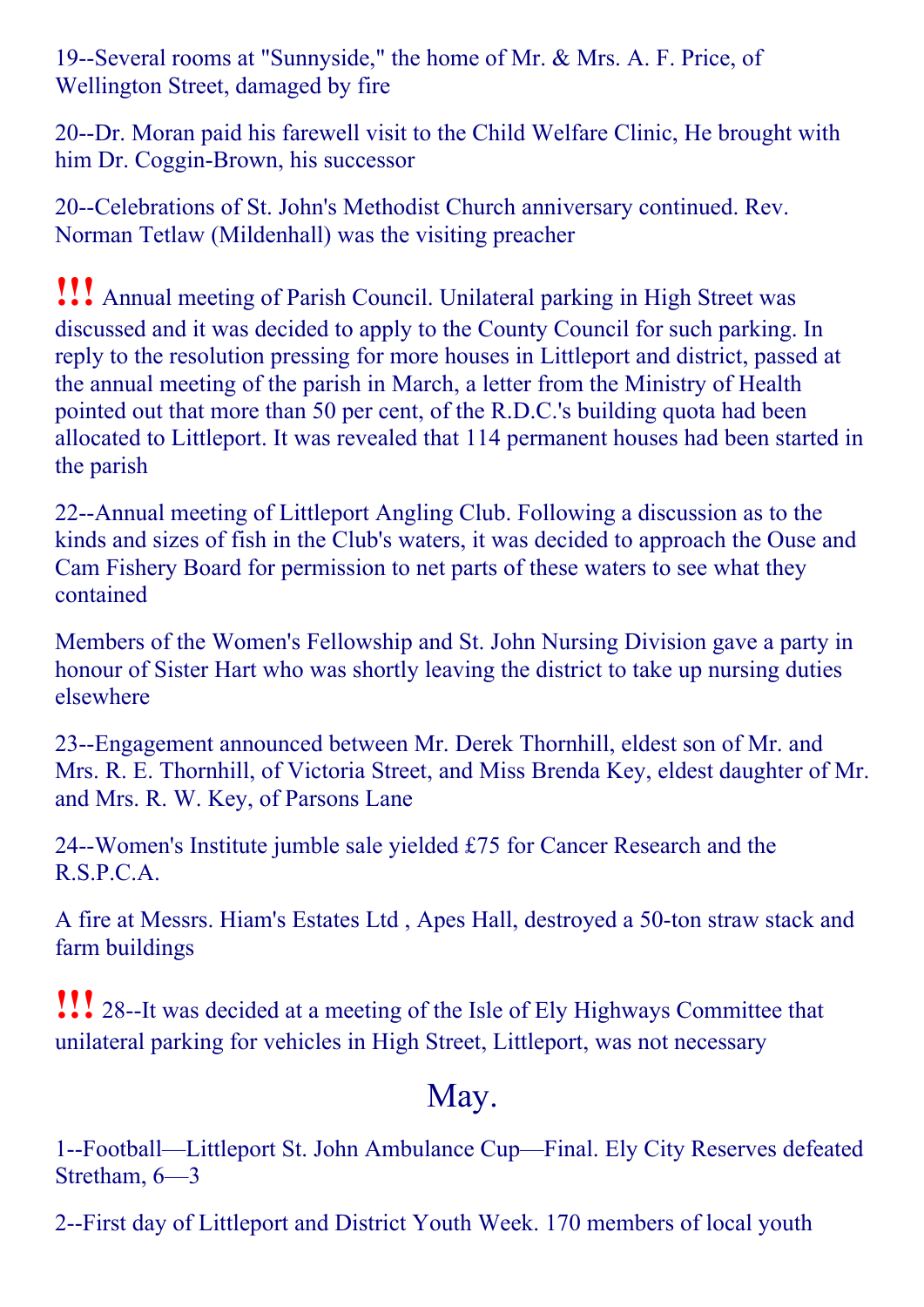organisations attended a County Youth Service at Ely Cathedral

3--Boxing contests held at Ely in connection with the County Youth Week resulted in victories for 6 boys from the Littleport Y.M.C.A. Youth Club. They were Gordon Butcher, Terry Turner, Ronald Gill, Brian Lee, Bernard Gillett and G. Mackender. The Ruane Challenge Cup was won by the Littleport team for gaining the highest points during the evening

4Football—Final of the Bedford Charity Cup competition between Littleport Reserves and Shippea Hill ended in a draw, 4—4

Mrs. Davy introduced to members at a meeting of the Women's Institute

7Football—Littleport Reserves defeated Shippea Hill, 2—1, in the replayed final round of the Bedford Charity Cup

Mr R A. Sell, Stationmaster at Black Bank, appointed to a similar position at Elsenham. He was appointed chief clerk at Littleport Station in 1943

!!!It was revealed that as <sup>a</sup> result of the public inquiry he conducted in Littleport, on April 9th, regarding the proposed Sunday opening of the Regal Cinema, the Inspector appointed had come to the conclusion that public opinion in the rural district was in favour of the cinema being open

8--County Youth Boxing Championships held at March. B. Gillett, a member of the Littleport Y.M.C.A, boxing team, was awarded the W. E. H. Rowe Cup for the best performance in the finals

9--Final rally in connection with the Youth Week held at the Y.M.C.A. Rev. G, I, F. Thompson, Vicar of Hilgay, was the speaker Major Mabel K. Phillips, Commanding Officer of the local Salvation Army Corps, conducted her farewell services at the Citadel. She was to take the command of the Corps at Wadhurst, near Brighton

12--Annual presentation of trophies at the British Legion Club. Mrs. Cecil Mott, wife of the late President, presented the Cecil Mott Billiards Cup and first prize to Mr. C. Spalding

13--Parish Council meeting. Recommendations were made that the swimming bath should be disposed of and the proceeds put towards the erection of a new bath

14--It was revealed that Mr. Leonard Thomas Tucker, of Camberwell, second son of Mrs. G. Tucker, of 12, Lynn Road, had dived into the Grand Surrey Canal, Old Kent Road, and saved a six-year-old boy from drowning

Annual meeting of the Littleport & Prickwillow Nursing Association. It was revealed that Miss Biart and Miss Railton had accepted the posts of district nurse midwives in place of Miss Else and Miss Hart, whose resignations had been received with regret.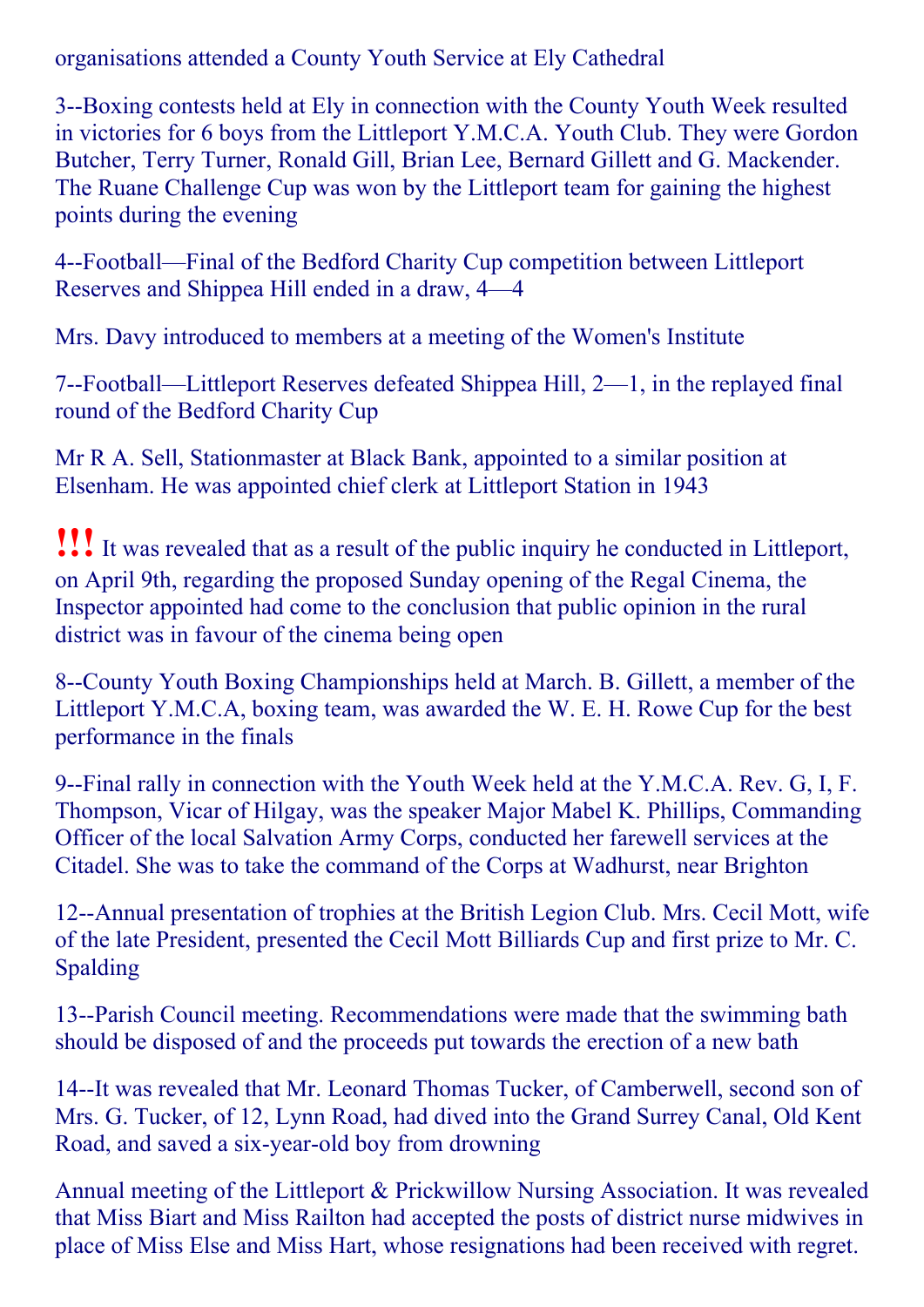An appeal was made for the continued support of donors and subscribers as the Association would be responsible for both the welfare of the nurses and for providing the best possible nursing service

**!!!** 16--Thieves broke into the Littleport Co-operative Stores in the early hours of the morning and took approximately £100 worth of clothing, cigarettes and other goods. While on the premises they changed into new shoes and later, apparently, changed into new clothing in the Littleport churchyard. Entry into the building was made through one of the glass panels in the front door

Adjutant Rosenthall, the Corps' new commanding officer, was given a great reception at the Salvation Army Citadel

19--Service of dedication of special gifts made to St. John's Restoration Fund conducted by the minister (Rev. J. J. Lewis). It was announced that just over £172 had been given

Candidates from St. Matthew's and Little Downham were confirmed by the Bishop of Ely at Littleport Parish Church

20--Major E, A. H, Legge-Bourke performed the official opening of the new Community Centre at Black Horse Drove

21--Alleged to have ransacked the various departments of the Co-operative Stores in Victoria Street, Littleport, three London youths were, at a special court at Ely, sent for trial at the next Quarter Sessions

21--Mrs. G. Turner, of 29, City Road, who sent a letter of congratulation to Their Majesties on the occasion of their Silver Wedding, received a reply from the Private Secretary to H.M. The King conveying the sincere thanks of the King and Queen for her good wishes

28--A petrol tanker travelling along the road between Southery and Littleport, in pulling off the road to allow an overtaking lorry to pass, went on to the earth verge, which collapsed. The vehicle toppled down the 20 foot embankment and the driver, Mr. Alan Smith, of King's Lynn, was pinned beneath the cabin and killed

29--Horses and turnouts belonging to Mr. F. G. Starling and Mr. G. C. Bedford gained prizes at the County Show, held at Ely. In the cattle section prizes were won by cattle owned by Messrs. H. J. & H. G. Martin

31--Members of the local branch attended a united Mothers' Union service in Ely Cathedral. The speaker was the Rt. Rev. T. W. Stainton, Assistant Bishop of Bloemfontein, South Africa

Presentations made to Miss F. E. Lee, headmistress of the Infants' School, to mark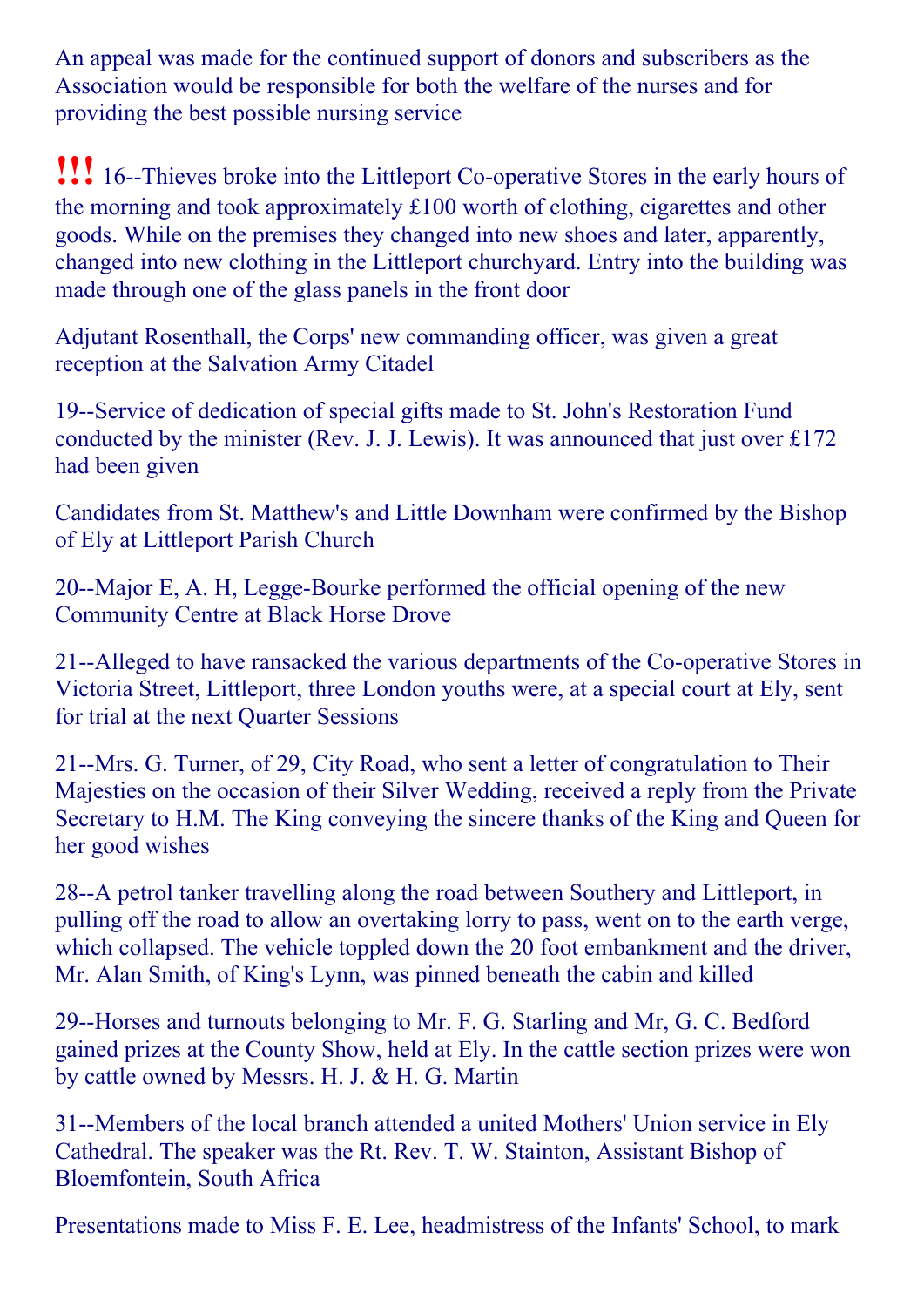### June.

3--Annual meeting of the Ely District Girl Guide Association. Demonstrations were given by the Littleport Sea Rangers under the leadership of Miss M. Davy

4--The County Cadet Officer of the S.J.A.B. (Mrs. A. Ettridge) made the following presentations at a special ceremony in the Odd Fellows' Hall: Sgt. Fletcher, Clerical Ability Certificate ; Amb./Cadet Murfitt, Amb./Cadet Jackson, N./Cadet B. Easy, N./Cadet M. Gent, N./Cadet Handley and N./Cadet R. Crabb, Preliminary First Aid Certificates ; Amb./Cadet Driver, Amb./Cadet D. Crabb, Amb./Cadet Benton, N./Cadet L. Easy, N./Cadet J. Clack, N./Cadet Sparrow, N./Cadet Murfitt and N./Cadet Rudderham, annual Re-examination Certificates

10--Methodist Circuit Rally held at Ely. The special speaker was the Rev. B. H. Owen, of Raunds, formerly of Littleport

12--Women's Fellowship first birthday party

At the Norfolk Band Festival held at Fakenham, Littleport British Legion Band secured second prize in Section B

13--First Christian Mission Sunday School anniversary. Collections and donations during the day amounted to £58/10/6

Mr. E. Youngs, of Littleport, conducted Sunday School anniversary services at Steam Engine Methodist Chapel

14--Last night of payments towards Addenbrooke's Hospital Maintenance Fund

Final meeting of Addenbrooke's Hospital Maintenance Fund Committee. The Committee had rendered service since 1931

At a meeting held in the Community Centre it was decided to form a branch of the Women's Institute at Black Horse Drove

14--Monthly meeting of Women's Institute. A demonstration on French polishing was given by Miss L. Crouch, of Ely

19—B.R.C.S. flag day realised the sum of £51/15/6

!!! The remains of a small Romano-British settlement found on New Farm, Bells Drove, Littleport. The site is situated in the two fields which lie between the farm house and the channel of the extinct Old Croft River

20--St. John's Methodist Sunday School anniversary. At the evening service, before a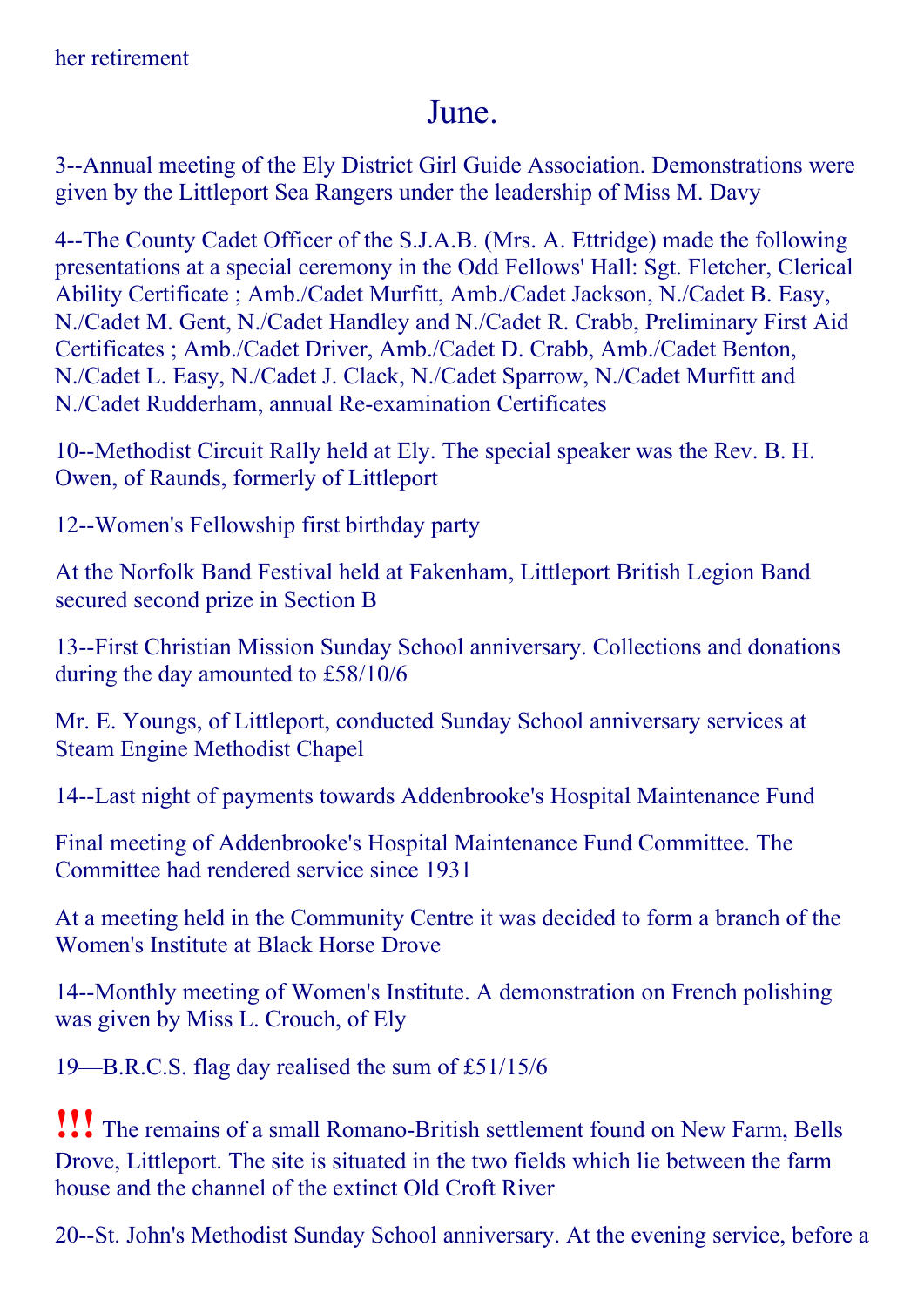large attendance, the children gave an effective demonstration entitled " God made my life "

26--A flag day for the blind, organised by the Women's Fellowship, realised over £68

Mr. & Mrs. Isaac Turner, of The Hythe, celebrated their golden wedding. A service of thanksgiving was held in Victoria Street Methodist Church

Marriage at St. Mary's Church, Ely, of Mr. David William (Bob) Newton, eldest son of Mr. & Mrs. D. Newton, of The Crescent, Littleport, and Miss Jean Nancy Mulley, of Ely .

27--Mr. Ernest Bevan, the Foreign Secretary, accompanied by Mrs. Bevan. paid an informal visit to the Convalescent Home

30--Meeting of E.R.D. Council. Ald. H. G. Martin deplored the lack of progress with the Littleport sewerage scheme

!!! At the Isle of Ely Quarter Sessions, held at Wisbech, sentences were passed on three London youths who ransacked the Co-operative Stores at Littleport on May 16th. Two were sent to Borstal and the other to an approved school

#### July.

3--Messrs. H. J. & H. G. Martin gamed first prizes for their horses and cattle at the Royal Norfolk Show, held at Norwich. Mr. F. G. Starling's "Monarch " was awarded the first prize in the Percheron gelding class

Seventy-two-year-old Mr. William Summers, of 108, Victoria Street Littleport, was among those presented with Royal Agricultural Society's long-service medals by His Majesty The King at the Royal Show. Mr. Summers, a horseman, has been employed at Flanders Farm for the past sixty years, starting work at the age of 12

4--Rev. G. Smith, a former minister, took part in anniversary services held at Victoria Street Methodist Church

7--Parish Church gift day. Over £40 was given for the quota

9--It was revealed that local collections for St. Dunstan's amounted to over £80

Sister Olive Chapman, S.R.N., S.C.M., H.V., Q.N., elder daughter of Mr. & Mrs. H. Chapman, of Globe Lane, Littleport, succeeded in passing Part I. of the Midwife Teachers' Diploma examination held in London

Engagement announced between Mr. Terence Crabb, only son of Mr. & Mrs. Henry Crabb, of The Crescent, and Miss Phyllis Spalding, only daughter of Mr. & Mrs. F.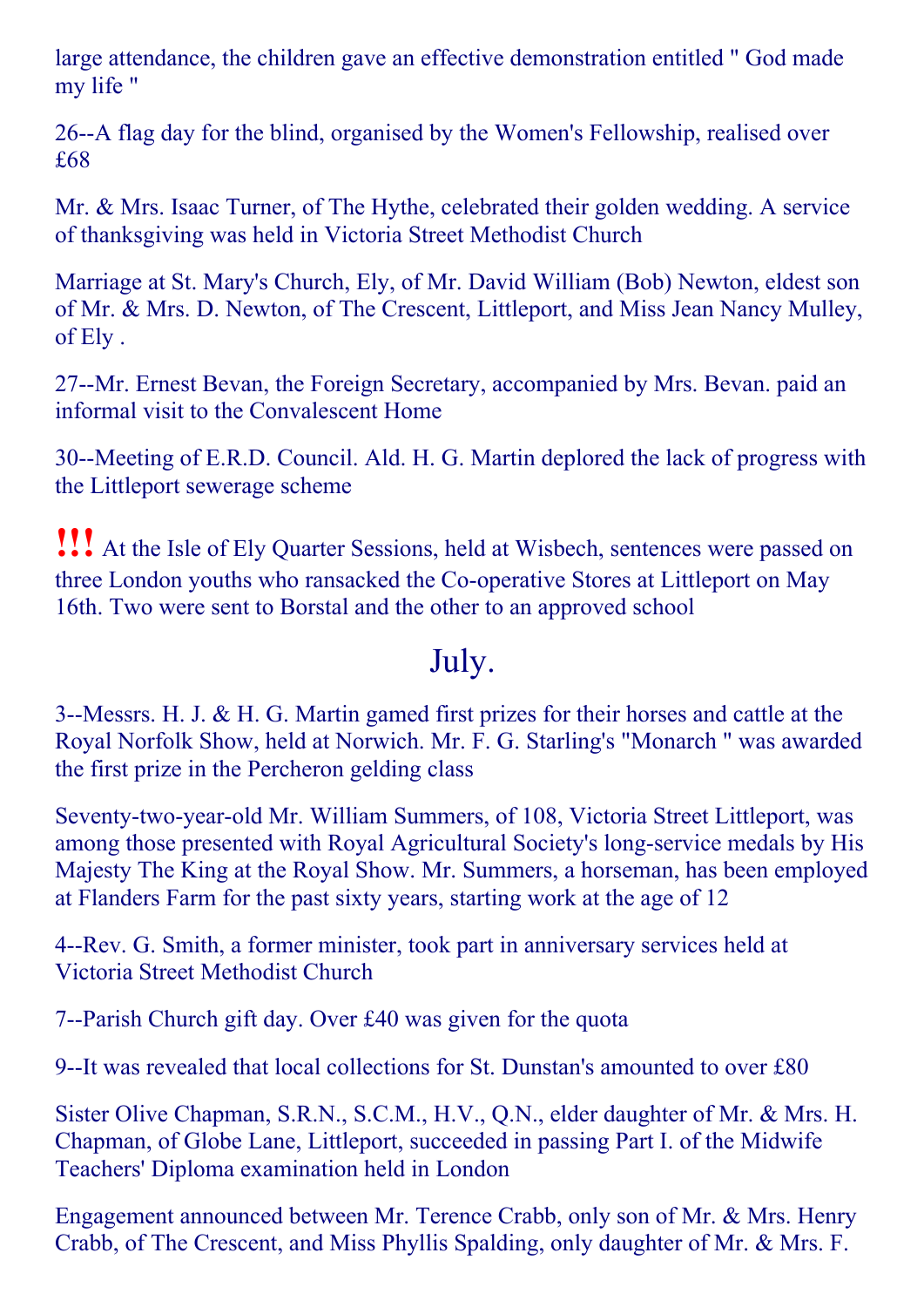Spalding, of Dairy Houses

10--Mr. F. G, Starling again figured prominently among the prizewinners at Haddenham Young Farmers' open show. His successes included a championship award of a silver challenge cup and the Shire Horse Society's bronze medal. Other local prizewinners were Messrs. G. C. Bedford, H. Wilson, J. Wilson and Messrs. H. J. & H. G. Martin

Marriage, at the Countess of Huntingdon Church, Ely, of Mr. James W. Kerridge, son of Mr. & Mrs. F. Kerridge, of Bush Farm, Littleport, and Miss Mildred A. Chambers, of Little Downham

11--Special flower service held in the Parish Church. The Vicar of St. Matthew's (Rev. S. Chambers) gave the address. Lessons' were read by David Norman. The organist was Audrey Fuller

12--Women's Institute meeting. One new member, Mrs. Collins, was proposed and seconded

13--Members of the Mothers' Union spent a memorable day at Windsor

**!!!** 14--At a parish meeting it was disclosed that Littleport's proposed war memorial for which £1,100 had already been collected was no longer to take the form of a playing field, the County Council having turned down an application for a grant. At a previous meeting of subscribers it had been agreed that the money already subscribed for the war memorial should be used towards the cost of erecting a swimming bath in Camping Close

14--Angling match for schoolchildren arranged by the Angling Club. The prizewinners were : 1, Peter Firby ; 2, E. Middleton ; 3, C. Sallis ; 4, P. Whitehand. Special prizes were awarded to Peter Firby (aged 6) and P. Stevens (aged 4)

An "At Home " for all Girl Guide Officers was held at Highfield House by Miss S. M. Martin, Division Commander

16--Engagement announced between Mr. Ronald Angel, youngest son of Mrs. Angel, of New Road, Littleport, and Miss Mabel Harris of Ely

20--Meeting of Parish Council. It was decided to purchase and equip the Camping Close as a playing field

21--St. John's Methodist Church garden fete opened by Mrs R Wyllie of Mow Fen Hall

23-For long service in agriculture, Mr. E. Butcher, of Mill Pit Furlong, was awarded a bronze medal. The award was made in connection with Peterborough Agricultural Show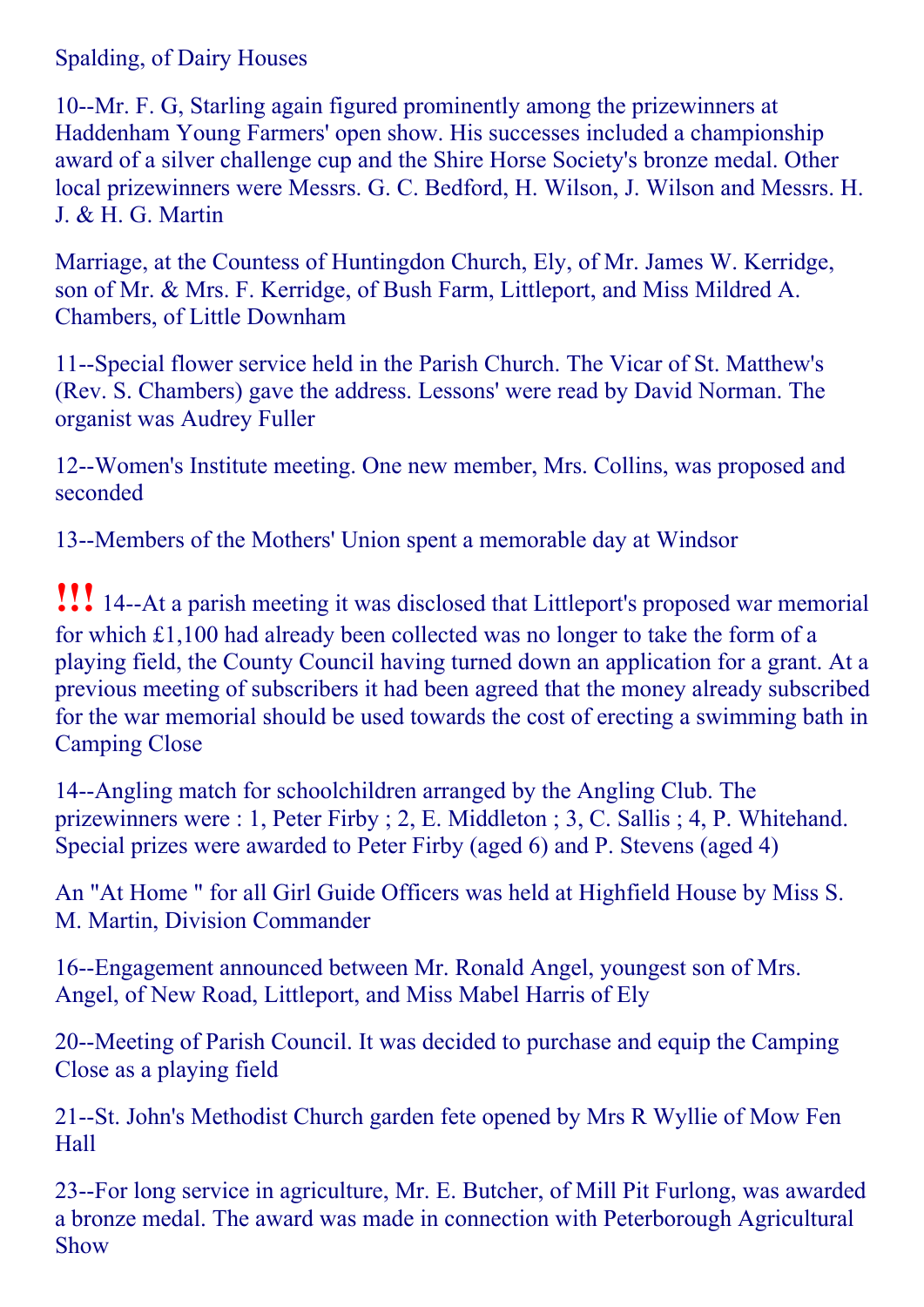Two local girls—Maureen Palmer, a pupil of Ely High School, and Sheila Smith, a pupil of Littleport County Primary School, succeeded in obtaining scholarships to the Cambridge Technical School

Engagement announced between Mr. Reginald Hare, eldest son of Mrs. V. B. Hare, and the late Mr. A. Hare, of Parsons Lane, Littleport, and Miss Ruby Howe, of Hundred Foot Bank, Little Downham

24--Annual Church garden fete opened by Mrs. Geoffrey Peacock. The financial result was over £113

First garden fete organised by Black Horse Drove Community Centre was an outstanding triumph. Over £90 was raised

Marriage, at Maddington Church, Wiltshire, of W/O. S. E. Pollyn, of Littleport, to Miss Audrey Scruse, of Shrewton

Annual house-to-house collection for National Children's Homes amounted to £29/5/8

Fifteen members of the Y.M.C.A. Youth Club spent a week under canvas in the Lake District. Mr. R. Shelton (Club Leader) was in charge

25--Annual Feast Sunday parade. At the church service Rev. Peyton Burberry (Rector of St. Mary's, March) gave the address

27--Farewell presentation made to Rev. J. J. Lewis, Methodist Minister of Littleport, by members of the Ely Circuit Youth Fellowship

28--Horticultural and Foal Show Society's annual show attended by over 4 000 people. In the horse section Mr. G. C. Bedford won the silver challenge cup for the best foal in the show. Mr. A. W. Thompson gained most prizes in the horticultural section The rabbit show, organised by the Littleport and All England Fur and Fancy Society, attracted nearly 200 entries

28--Half-yearly meeting of the Wisbech District of the Manchester Unity of Odd Fellows' held at Wisbech. Prov. G.M. Harold Stimpson presided

30--The following pupils of the Town Schools were successful in passing the Entrance Examination to Ely High school for Girls and Soham Grammar School : — Girls, Jean Atkinson, Mary Butcher, Doreen Clarke, Norma Clarke, Dorothy Crane, Beryl Easy, Jean Gotobed, Maureen Handley, Margaret Harwood, Mary Lofts, Sylvia Neve, Marilyn Rutterford, Grace Strafford, Barbara Taylor. Boys, Robin Baumber, Lionel Criddle, Brian Easy, Ronald Sallis, Peter South, Terence Stevens, Frederick Thurling, William Norman (Little Ouse)

A party of sixteen officers and cadets of the S.J.A.B, left Littleport for a week's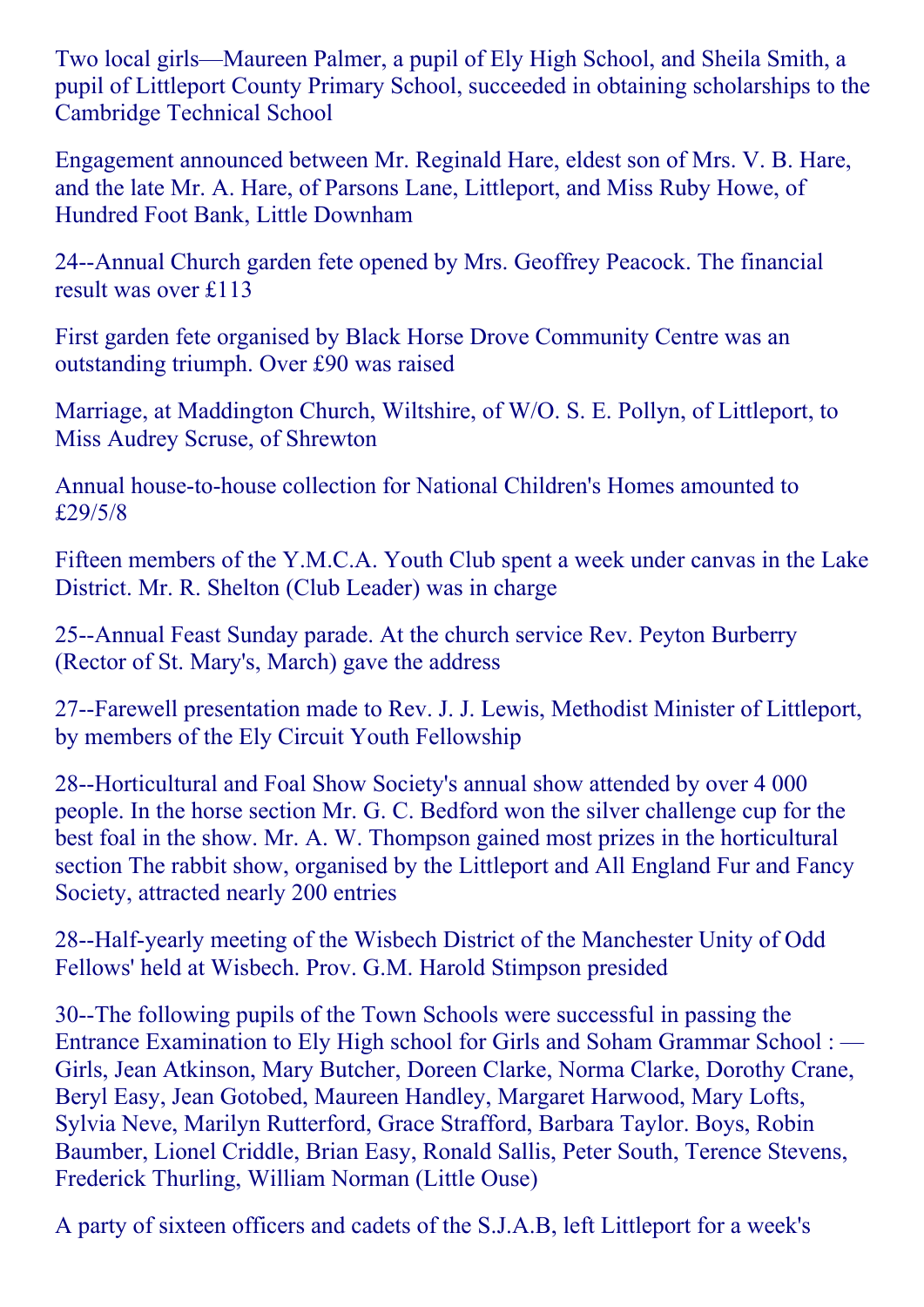camping holiday at Heacham

Engagement announced between Mr. John Goodge, youngest son of the late Mr. & Mrs. Goodge, of Littleport, and Miss Irene Easey, eldest daughter of Mr. & Mrs. Easey, of Parsons Lane

Miss Kathleen Spooner, younger daughter of Mr. & Mrs. A. J. Spooner, School House, Docking and late of Littleport, passed the Final State Nursing Examination after a three year's course at St. Bartholomew's Hospital, London

31--More successes for Littleport farmers at Soham show. Mr. F. G. Starling and Mr. G. C. Bedford were both awarded silver challenge cups for their champion horses. A rose bowl for the best horse in the show also went to Mr. Starling, who in addition, took the special championship prize given by the British Percheron Horse Society.

Marriage, at St. Mary's Church, Ely, of Mr. Jesse W. Rushbrook, of Ely, and Miss Irene M. E. Powell, daughter of Mrs Powell and the late Mr. J. Powell, of Friars Place, Littleport

Annual Y.M.C.A. Youth fete held in the grounds of Highfield House. The Lord Lieutenant of Cambridgeshire (Capt. R. G. Briscoe, M.C.) performed the opening ceremony. Over £90 was taken

#### August.

4--Mr. & Mrs. A. E. Gillett, of Black Horse Drove, celebrated their silver wedding

6--Resignation of Mrs. T. Richards, Infant Welfare Secretary, owing to ill health. Previous to her illness she had never been known to miss a Welfare Tuesday afternoon

7--Mr. F. G. Starling awarded the championship prize in the Percheron class at Newmarket Horse Show

9--Marriage, at St. Mary's Church, Welney, of Miss Margaret Elizabeth (Betty) Mott, youngest daughter of the late Mr. Chas. Mott and Mrs. Mott, of Welney (formerly of Orchard House) and Mr. James S. Sangster, of Aberdeen

12--Ninety-eight of Littleport's older residents, all 70 years old or over, were entertained to tea and a social by members of the Women's Institute. Prizes were presented to the four oldest guests present, Mrs. Mann, Mrs. Oakes, Mr. Hawkes and Mr. Wrighton. As the oldest member of the Littleport W.I. Mrs. H. Crabb also received a gift

 $14$ —15--Brigadier & Mrs. Moss, missionaries in India for many years, were responsible for Salvation Army services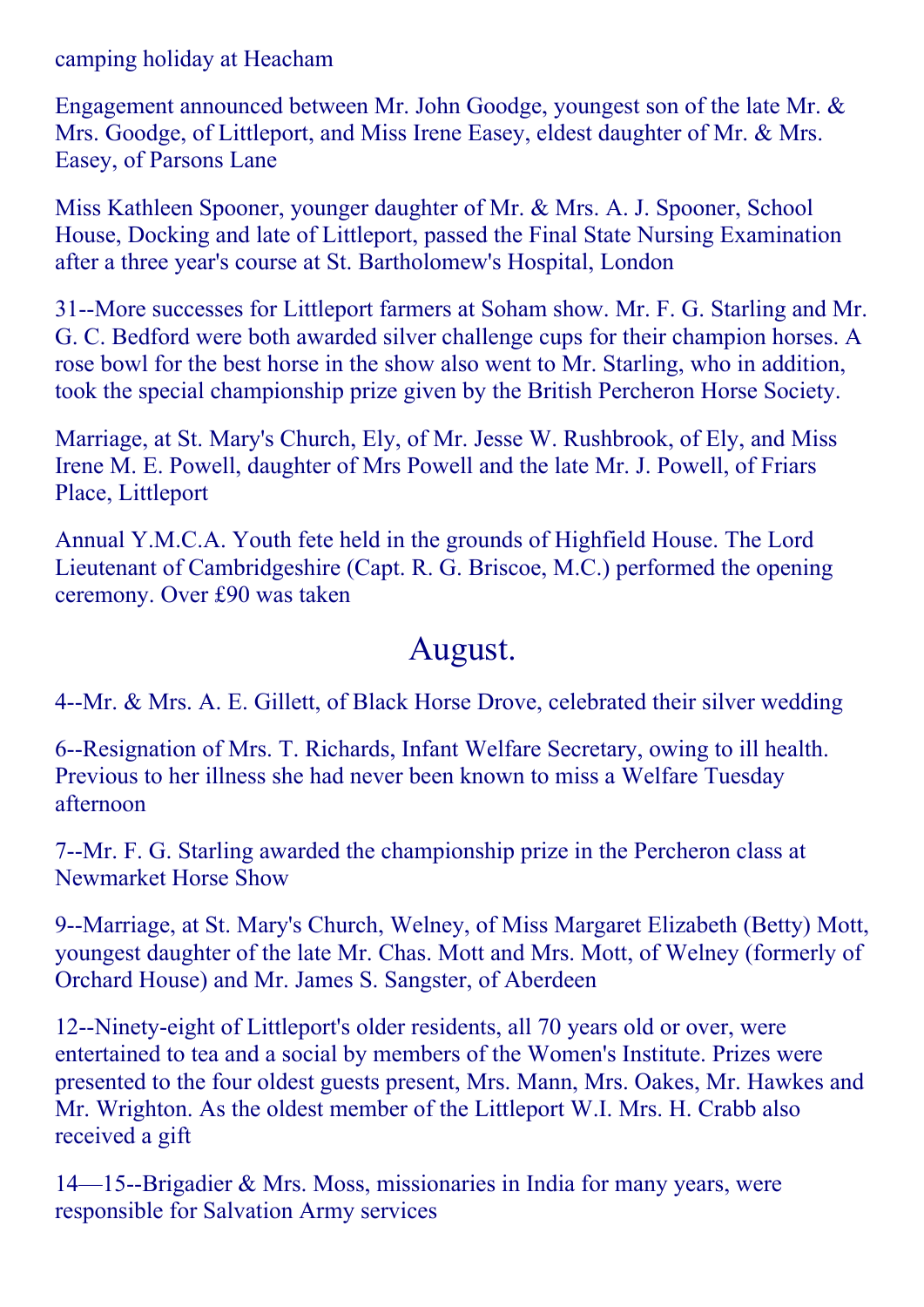16--Rev. J. J. Lewis, Methodist Minister, left Littleport for Knottingley. He had been two years in the town

18--Eighteen Red Cross cadets with their Commandant (Mrs. H. Rowell) and Cadet Officer (Miss S. Leggett) spent a happy day at Hunstanton

21--Marriage, at Stuntney Parish Church, of Mr. Derek Frederick Hobbs, only son of Mr. and Mrs. Frank Hobbs, of Ely Road, Littleport, and Miss Doris Irene Garner, of **Stuntney** 

Mr. Arthur Deakin, General Secretary of the Transport and General Workers' Union, visited the Grange to open a new. annexe to the Convalescent Home

22--Major Johnson, of Thornton Heath, conducted Salvation Army services

29--Friends from Soham were welcomed at the Salvation Army Citadel

# September.

**!!!** 1--At a meeting of the Rural District Council Alderman Heber G, Martin commented on the slow progress being made with the construction of the sewage disposal pumping station at Littleport. He said, " that at the rate things are going the work will not be completed this century "

3--Meeting of Little Ouse Women's Institute. Mrs. Morton was elected as President and Mrs. Daniels and Mrs. James as Vice-Presidents

5--Large congregations attended the harvest services at St. John's Methodist Church. The preacher at both morning and evening services was the Rev. Jack Puntis, the newly appointed minister

8--Representatives of all religious denominations in Littleport and from other parishes congregated in St. John's Methodist Church to give a great welcome to the new Methodist minister, the Rev. Jack Puntis, successor to the Rev. J. J. Lewis

8--Death, at Soham of Miss Bertha Crowe, a former resident of Littleport Miss Crowe, who was 76, left Littleport about 40 years ago

10--Engagement announced between Mr Cecil Belsham, second son of Mr and Mrs Belsham, of Dairy Houses and Miss Irene Gudgeon, of Prickwillow

10--Engagement announced between Mr. James Pope, youngest son of Mrs. W. Pope and the late Mr. Wm. Pope, of 62, Victoria Street, and Miss Margaret Butcher, only daughter of Mr. & Mrs. A. J. Butcher, of 52, Victoria Street

Mr. D. E. Law, eldest son of Mr. & Mrs. R. E. Law, Berry House, Wisbech Road, obtained a First Class Pass in Radio 1, and a Pass in the Radio Amateurs City and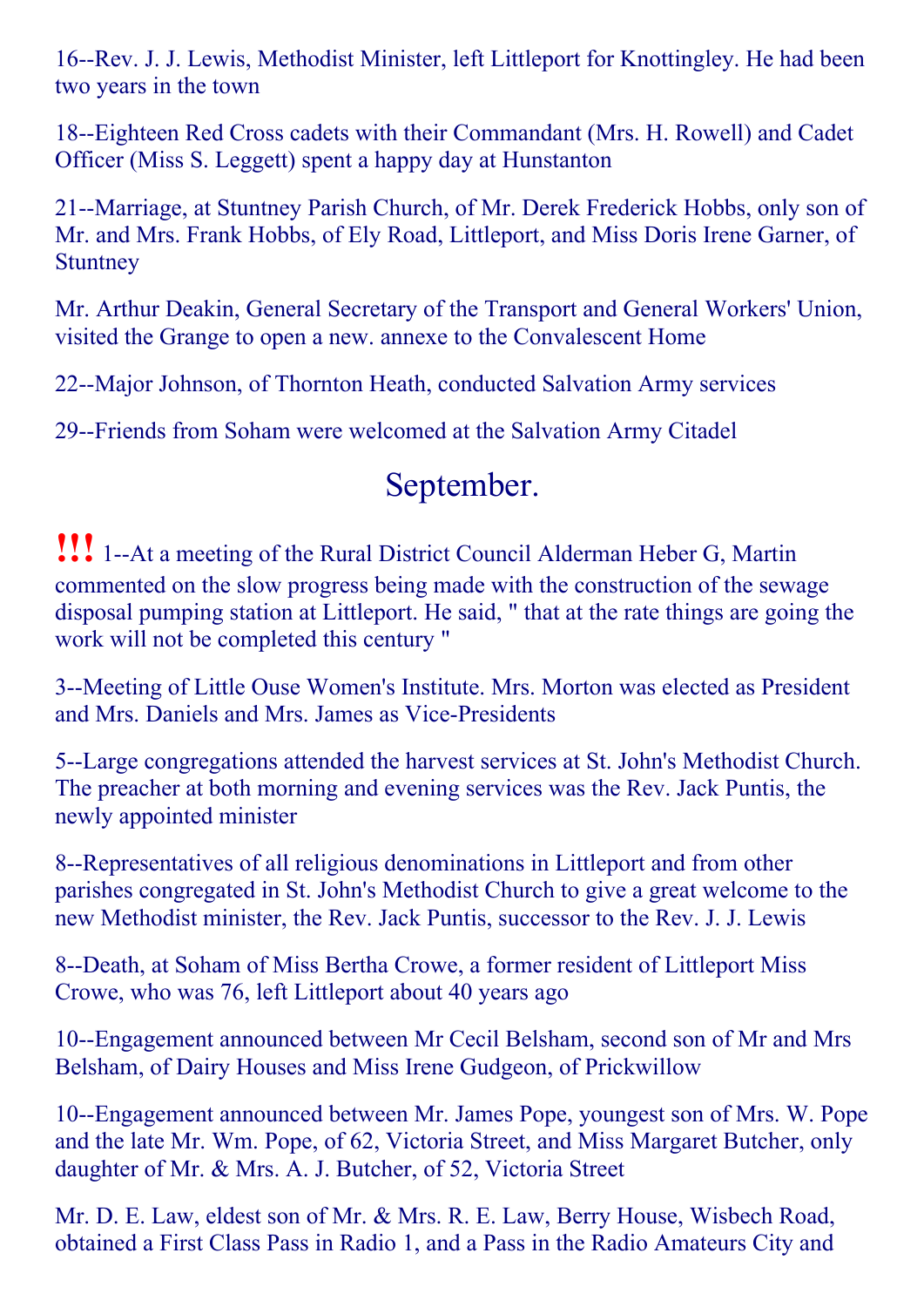Guilds of London Institute Examinations taken at Farnborough Evening Technical College

11--Death, at the home of her daughter, Mrs. Cecil Mott, of Wellington House, of Mrs. Constance Louisa Townsend. Mrs. Townsend was 79

Littleport Cricket Club completed a successful season by defeating Soham Town at Soham

12--A large congregation attended the Christian Mission harvest thanks-giving services

Angling—Wood-Barrett Cup won by Mr. S. Graves, of Soham

13--Mrs. Stidden, Sister Railton and Sister Biart, new members, were welcomed at the Women's Institute monthly meeting

14--Victoria Street Methodist Church harvest sale yielded £49/10/0

16--Annual meeting of Littleport British Legion Silver Prize Band. It was revealed that Bandmaster J. H. Hawkes had been granted a musical diploma entitling him to the coveted membership of the National Association of Brass Band Conductors

17--The final of the table tennis tournament for the challenge cup, presented by the Rotary Club of Ely to Littleport Y.M.C.A. Youth Club, was won by J. Saul

At an examination the following members of the S.J.A.B. Cadet Division passed for their proficiency certificates in fire-fighting: Passed with honour, C./Sgt. Clifford Fletcher; Passed with credit, Cadets Brian Cross and Reginald Driver ; Passed, Cadets David, Crabb, Anthony Murfitt, Brian Ayres, John Key, Christopher Halliday and Edward Bowles

18--Mr. F. G. Starling's prize winning Percheron gelding, "Monarch," was sold to the St. Cuthbert's Co-operative Society, Edinburgh, for 180 guineas

26--Members of the Y.M.C.A. Youth Club visited Hilgay Parish Church to take part in a B.B.C. broadcast service

# October.

3--Harvest thanksgiving services at the Parish Church At evensong the Rector of Southery (Rev. W. H. Woodhouse) preached to a full church

5--While driving his motor cycle through Milton, Mr. Norman Vince, of Wood Fen Littleport, came into collision with Mrs. Julia Butler, aged 87, of Milton. Mrs. Butler died shortly after admission to Addenbrooke's Hospital

6--It was revealed at a meeting of the E.R.D. Council that the hold-up in connection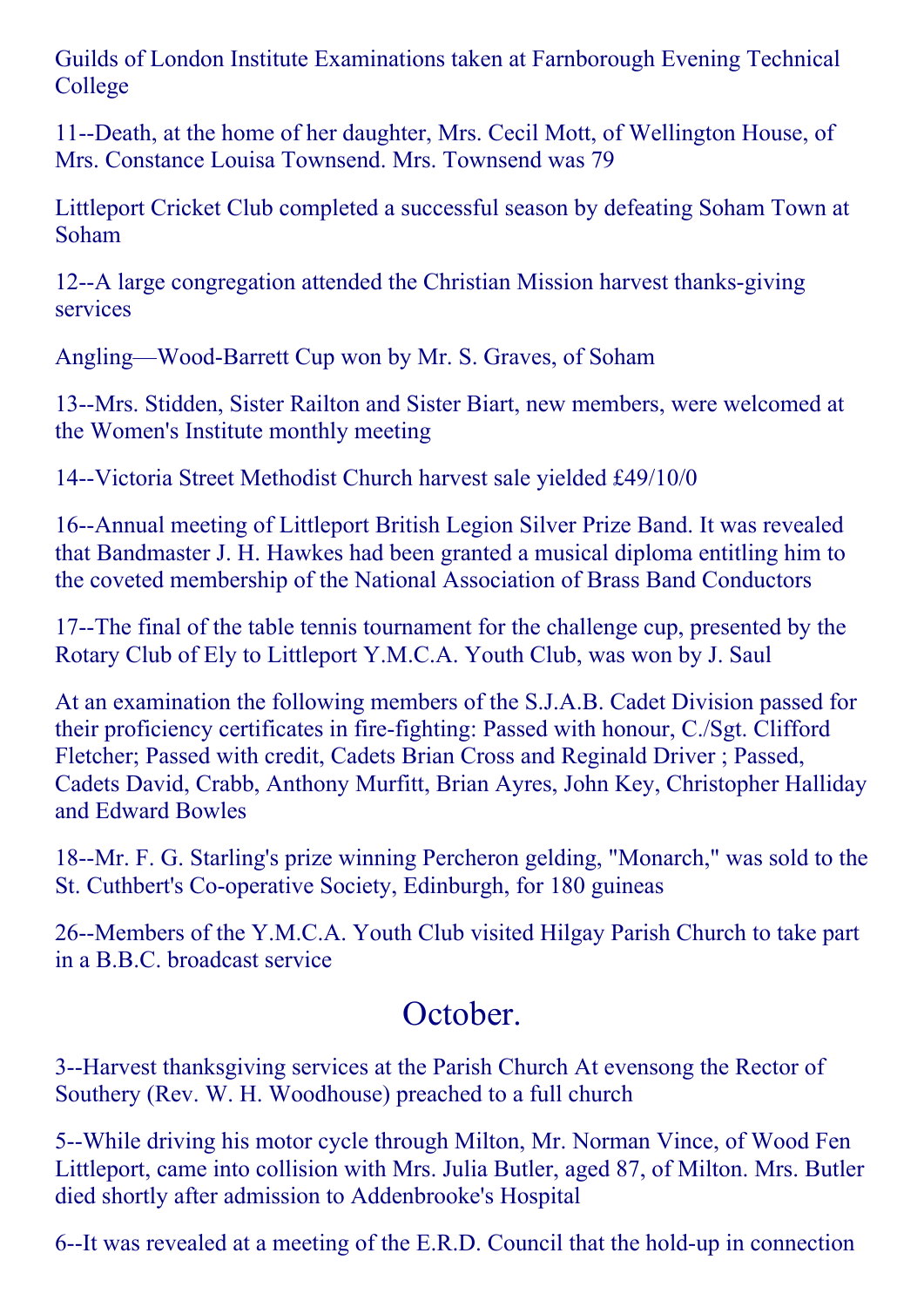with the construction of the sewage disposal pumping station at Littleport was due to an acute shortage of labour

8--Mr. Norman Vince, the Littleport motor cyclist who was involved in an accident at Milton resulting in the death of Mrs. J. Butler, was exonerated at the inquest held at Addenbrooke's Hospital

Engagement announced between British Constable Derrick W Stimpson, only son of Mr. & Mrs. H. Stimpson, of Church Lane, Littleport, and Miss Beryl Day, of Codicote, Herts.

9--Mr. & Mrs. A. Barber, of Parsons Lane, celebrated their golden wedding

11--Monthly meeting of Women's Institute. It was announced that at the Isle of Ely County Federation of Women's Institutes' handicraft exhibition, held at Wisbech, Mrs. Gilbert had been awarded a gold star and Mrs. Goy a red star

Death, at Sudbury, Suffolk, of Mr. Walter W. Howe, a native of Littleport. Mr. Howe left Littleport nineteen years ago. He was 74

15--Engagement announced between Mr. George Spicer, of Folly Farm, Prickwillow, and Miss Violet Wilding, youngest daughter of Mr. & Mrs. W. Wilding, of Friars Place, Littleport

Engagement announced between Mr. Neville Lawrence, second son of Mr. & Mrs. A. Lawrence, of Hale Fen, and Miss Myrtle Fletcher, only daughter of Mr. & Mrs. J. Fletcher, of Ten Mile Bank, Littleport

16--Various teams of boy and girl members of divisions of the St. John Ambulance Brigade in Cambridgeshire gave displays at the first annual S.J.A.B. Cadet Day, held at Cambridge. Littleport Ambulance and Nursing cadets were complimented on their efficiency

17-18--Coming-of-age celebrations of St. John's Methodist Church Women's Bright Hour. Collections were taken by Mrs. Law and Mrs. Harley, both of whom had been members since the inauguration of the Bright Hour meetings

20--Members of the Women's Fellowship paid a visit to Burnt Fen Women's Institute. A demonstration on how to bone a chicken was given by Mrs. Thompson, of Littleport

22--Presentations made to Miss Maud Hopkins and Miss A. Tabeart at the Town Infants' School. The presentation to Miss Hopkins was to mark the occasion of her retirement. She had been a member of the teaching staff for the past 50 years. Miss Tabeart, who had been on the staff for 19 years, was going to college for a one-year course, returning to Littleport School after its completion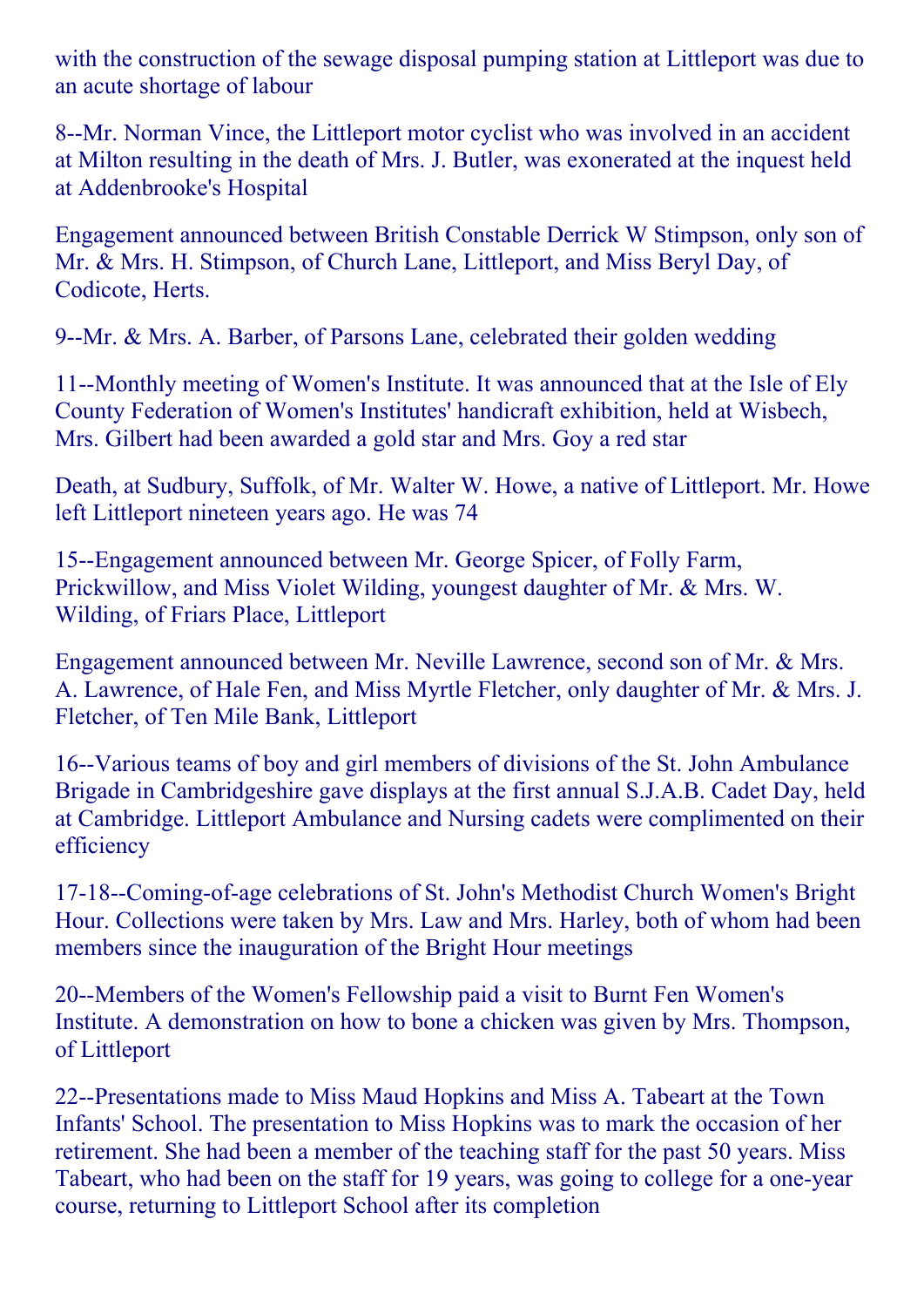29--Engagement announced between Mr. H. Gipp, of Little Ouse, and Miss E. R. Bonnett, of Burnt Fen

30-Four men, each of whom had given over 40 years of unbroken service in the employ of Mr. Joseph Martin, had a real "field day" in London. At a special luncheon they were presented to Earl Halifax and received long service medals. The men were : Mr. George Harley, who had served for 48 years; Mr. Richard Thomas Nichols, 42 years ; and Mr. Arthur Turner, 41 years. Mr. Charles J. Ayres who had also served over 40 years went too, but unfortunately Mr. George Turner, who had a similar fine record was prevented by illness from going. After the luncheon and presentation, the four men attended the special harvest festival service in Westminster Abbey where they had excellent reserved seats and were quite close to their Majesties the King and Queen

 $30 - 31$ --Visit of the Rothwell Salvation Army Band. £10 was raised for the Littleport Band scheme

### November.

3--The Littleport Addenbrooke's Aid Committee held a dinner to mark the windingup of the Hospital Contributory Scheme. It was revealed that Littleport's average for contributions was the highest in the county

4--St. John's Methodist Church Guild Rally. The Rev. H. J. Martin, B.D., of Cambridge, gave the address

6--Marriage, at Welney Parish Church, between Mr. A. Loveday, of March, and Miss Joan Taylor, twin daughter of Mr. & Mrs. A. M. Taylor, of Home Farm, Littleport

Marriage, at Romsey, Hampshire, of Mr. John Robert Bell, eldest son of Mr. & Mrs. Harold Bell, of Bixley House, Littleport, and Miss Nita Philpott, of Romsey

7Exservicemen of both wars were among the large congregation which packed the Parish Church for the Service of Remembrance

9--While he was at work at the Ely Beet Sugar Factory death came with tragic suddenness to Mr. Percy Leonard Norman, of 9, Friars Place, Littleport. Mr. Norman was taking a break from work at 3-30 p.m., when he suddenly collapsed and died. His work-mates attempted to revive him by means of artificial respiration, but their attempts proved unsuccessful

11--Meeting of Black Horse Drove Women's Institute. Mrs, James, of Coveney, gave a demonstration on soft toy making

12--Collections organised by Mr. C. W. Flunder on behalf of the Forces' Help Society and Lord Roberts' Memorial Workshops totalled £33/7/7